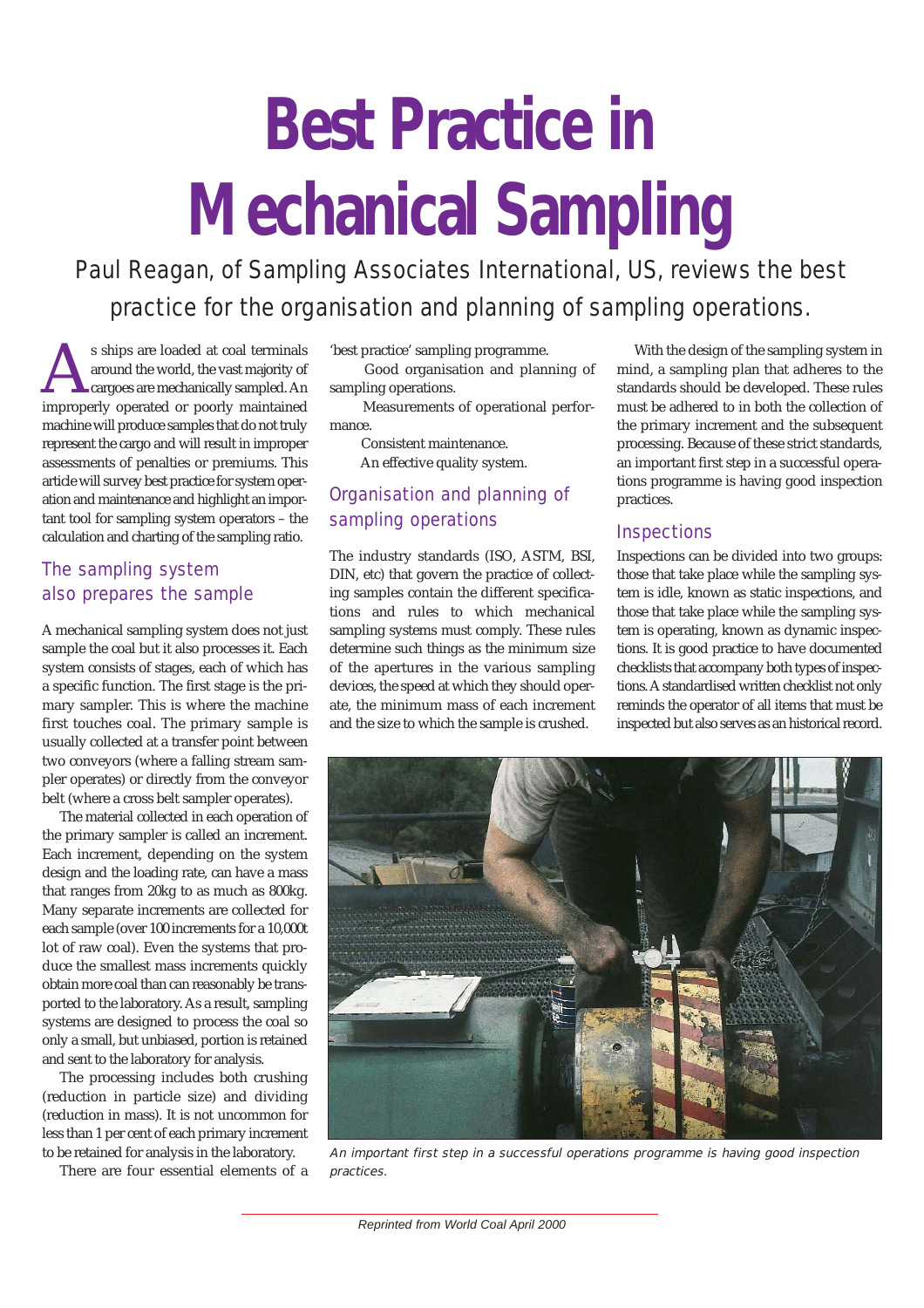

Figure 1. Control chart of sampling ratios.

#### **Static checklists**

Static checklists usually involve those items that must be verified prior to the start of sampling as well as items that are impossible or dangerous to check while the machine is operating. Examples of items that would be found on a static (non operating) check list would be cutter openings, the condition of the crusher interior and the belt wiping mechanism on the end of a cross belt sampler. One critical inspection item is how thoroughly the sampling system has been cleaned since the sampling of the previous consignment. Cleaning will be explained in further detail later.

#### **Dynamic checklists**

Some items on a system can only be checked while it is operating. These items would be found on a dynamic checklist. Examples would be the speed of cutters, the consistency of coal flow through the system, the proper timing of the frequency of cutters and the speed of feeder conveyors.

Some checklists are hybrids of both static and dynamic items. ASTM D-4702 and AS4264.5 are good places to start when looking for examples of checklists that can be useful to an operation.

# Measurements of operating performance

In addition to the inspection of mechanical sampling systems, there are also some very important measurements of operating performance that need to be carried out. These measurements can be divided into two general categories – ongoing and periodic.

### **Ongoing measurement**

All sampling systems are designed to operate according to certain design parameters. They are designed to collect a certain mass of primary increment (relative to flow rate), their internal belts transport the coal sample at certain rates, the crusher reduces the top size to a certain size, and the dividing stages reduce the sample by a chosen ratio. The result of the sampling system operating according to design is that for each set of parameters (lot size, size of cutter, speed of cutter, etc) the system is expected to produce a certain amount of sample mass per 1000t sampled.

### **The sampling ratio**

The ratio of the mass of sample produced by the sampling system per 1000t sampled is called the sampling ratio. This is the most important indicator of sampling system performance. Its measurement, performed on a routine basis during operations, is an essential element of any successful mechanical sampling programme and the cornerstone of best practice.

As each sample is collected, sample weight and lot size data are recorded and observed sampling ratios calculated using the formula – sampling ratio = (sample weight x 1000) divided by the size of the lot (see examples in Table 1). Each of the sampling ratio values, the average sampling ratio value (CLthe central line) and the lower and upper control limits (LCL and UCL) are then plotted on a control chart (Figure 1). The lower (LCL) and upper (UCL) control limits are calculated using average moving range which is the absolute difference between the current sampling ration and the previous sampling ratio (see right hand column in Table 1). The LCL is equal to the CL minus 2.66 times the average moving range. The UCL is equal to the CL plus 2.66 times the average moving range. Any sampling ratio falling below the lower control limit or above the upper control limit

is an 'out-of-control' point, and must be investigated. By investigation and resolution of the causes of out-of-control sampling ratios, one eventually achieves a sampling system that is operating in a stable condition.

Statistically, unless some special cause occurs, there is only a 1 in 100 chance of a ratio falling outside the control limits. As such, any samples with ratios outside the control limits are suspect and an inspection of the sampling system for special causes must take place immediately. Even if a special cause is not determined, vigilance is still necessary. If the operator makes the assumption that any ratio outside the control limits is a normal occurrence (and not due to a special cause), then he would be wrong in 99 out of 100 occurrences. If any special cause is found it needs to be corrected as soon as possible and the laboratory should be notified of a compromised sample.

In the control chart in Figure 1, the last sample is below the LCL. Some reasons for a low ratio are a coal blockage somewhere in the system, some debris in a cutter restricting its aperture, or the operator turning the sampling system off during extremely wet coal to prevent the crusher from plugging. Examples of causes of high ratios exceeding the UCL are a hydraulic leak that would cause a cutter to move through the stream slower than designed, a cutter that is not parked completely out of the coal stream, or an adjustable cutter opening that has loosened and opened up wider than designed.

Once the system reaches a stable condition, and after twenty or more sampling ratio values have been obtained, the average observed ratio is compared to the design sampling ratio (the ratio predicted by the design of the system). If the average observed ratio is not within 10 per cent of the design ratio, the difference between the two must be resolved.

Also, after the condition of a stable system has been reached, one calculates a measure of the variability of the sampling ratio, which is known as the CV or Coefficient of Variation. The CV is obtained by dividing one standard deviation by the average observed sampling ratio to obtain a number expressed in a percentage. CVs of less than 15 per cent indicate good sampling system performance. CVs of over 15 per cent demonstrate too much variation and action needs to be taken to correct some aspect of system performance. There will always be some variability in the sampling ratio and an outstanding CV would still be in the 5 per cent to 6 per cent range.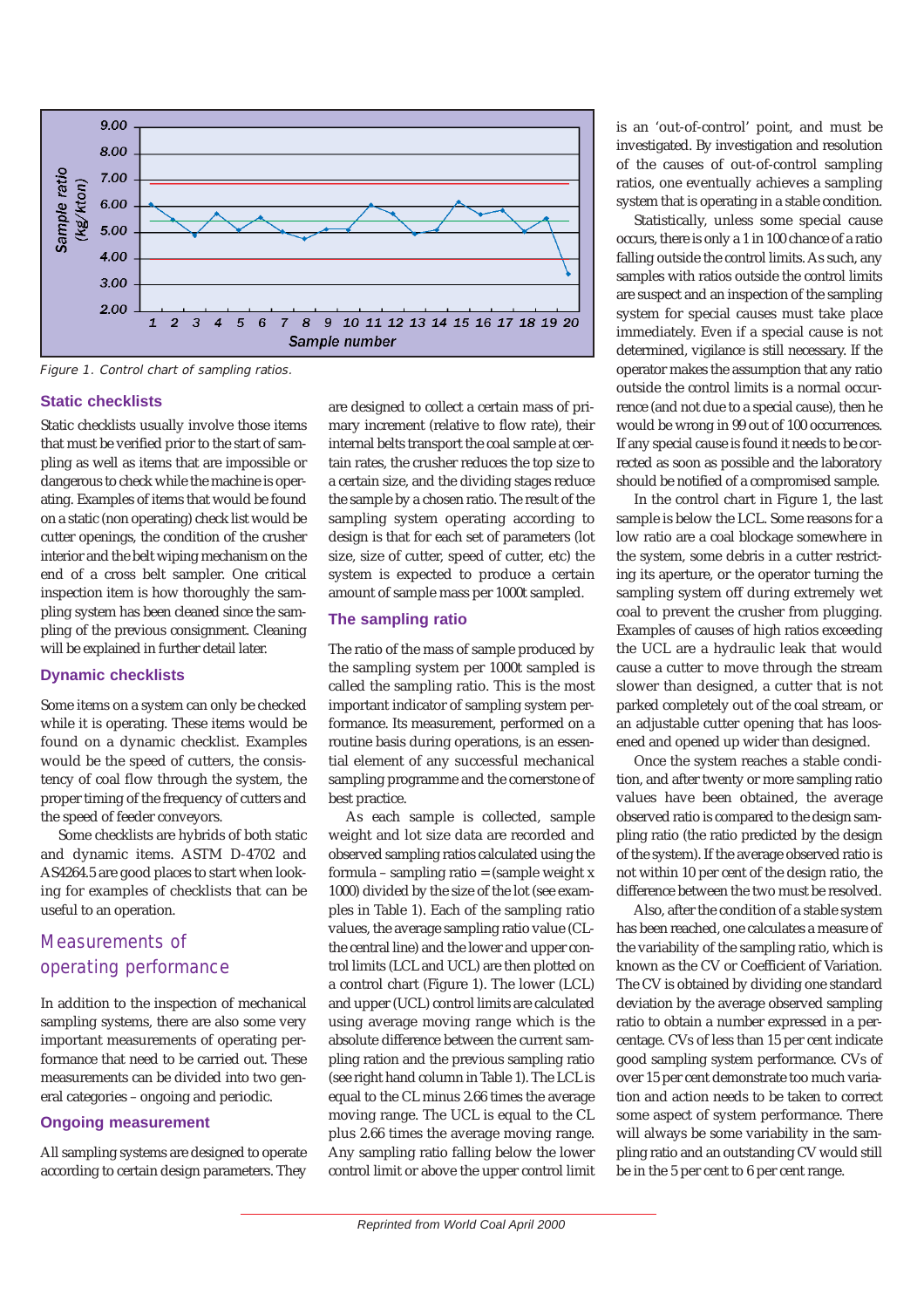## Periodic measurement

There are several important periodic measurements. Bias testing and measurement of the size consist of the crusher output are the most important.

The bias test is essentially a performance test of the sampling system to determine if there is evidence of system bias. The test entails a comparison of the samples collected by the sampling system to a series of manually collected reference samples to see if there are any biases introduced into the sample by the sampling system itself.

The agreed upon reference sample is almost exclusively a stopped belt sample where the main loading conveyor is stopped under full load and a complete cross section is manually collected (including sweeping all the fines off the belt with a small brush). A series of system samples and corresponding stopped belt samples are collected and analysed to measure overall system performance.

This test is always performed upon the commissioning of a new sampling system and then periodically throughout the life of the system. Before beginning the bias test for a new system, it is preferable to operate the sampling system, collect sampling ratio data, verify that the system is operating in a stable condition, confirm that the Coefficient of Variation is less than 15 per cent, and check that the average sample ratio is within 10 per cent of the design sampling ratio.

The question as to how often a sampling system should be bias tested is often argued. No one would dispute the importance of the test, but it is usually very costly and always disruptive to normal operations due to the many stopped belt samples that need to be collected (in some cases as many as 90 overall). As such, operations personnel would prefer it to be as infrequently as possible but quality control personnel want it as often as possible.

Adding to these considerations is the fact that some systems sample one million tpa while other systems sample 10 million tpa. Can one properly designate a time period for bias testing given such a disparity in volume?

As a general rule, well-maintained sampling systems, operating in accordance with design and in a stable manner, do not need to be bias tested any more than once every 3 to 5 years depending upon their volume. Systems should also be re-tested whenever there is a major component change. At terminals that load a wide variety of coals, selection of the coal to use for conducting the test is an

#### Table 1. Example of observed sample ratio calculations. Sample no. Sample mass in kg Tonnes in lot Sampling ratio Moving range 1 19.8 3250 6.09 2 27.5 5000 5.50 0.59 3 23.4 4789 4.89 0.61 4 12.3 2145 5.73 0.84 5 12.0 2350 5.09 0.64

important decision. It is prudent to select coal that is not so homogeneous as it might lead to a conclusion of no bias when there could be a bias when sampling coal with more variability, or blends of more than one coal.

One other useful periodic measurement is to check on the size consist of the material produced by the sampling system after any crushing stage. Sampling system crushers are designed to produce a certain top size (4 mesh, 8 mesh, 10mm, etc.) for the final sample. However, crushers are usually high wear items and their ability to operate according to design can quickly degrade. This can impact the sample in the ability of dividers 'downstream' being able to operate properly (because they are also designed to work only on a certain top size coal).

Checking and tracking the performance of the crushers periodically, and at least monthly, will provide early warning of when the crusher components need to be replaced. Such checks are both a quality control measurement and a part of the maintenance programme.

## Maintenance is essential

A good preventive maintenance (PM) programme is an integral part of proper mechanical sampling. In simple terms, a mechanical sampling system, even the most automated one, is a machine. As a machine, its components are subject to wear, breakdown, corrosion and malfunction. The result of such forces will be poor samples. Good maintenance of equipment is essential and it is necessary to ensure it is consistently performed.

In many cases the terminal or plant personnel perform the maintenance of the sampling equipment. While they are skilled and certainly have the ability to perform the maintenance, each day they are forced to select from their numerous maintenance priorities. When faced with a conveyor belt or a shiploader problem, the sampling systems slip to the bottom of the list. The condition of many sampling systems reflects the longterm effects of this daily slipping down the priority list. In many cases, unless it has completely stopped running, the sampling

system does not get the attention it needs.

There are certain malfunctions that disrupt the system so much that the machine simply stops running and no sample can be collected for the laboratory. Such occurrences will always receive a response. However, there are problems that occur that can affect the sample but do not stop sample collection. In other words, coal sample continues to appear in the sample container but that sample is compromised. These latter cases must be detected and corrected.

## Common problems

While there are too many examples of how poor maintenance can affect the quality of the samples to mention them all in this article, there are a few very common occurrences that illustrate the problem. In Figure 2, there is a diagram of a very simple piece of equipment, a conveyor belt scraper. The purpose of this scraper is to prevent coal fines from being carried back on the underside of the belt and to ensure that they remain in the processed sample.

In Figure 2 the scraper is worn and not doing its job. In the case of a typical steam coal, the fines contain higher ash and lower heat content. Instead of being scraped off the belt and remaining in the processed sample, with a chance to be included in the sample sent to the laboratory, these fines are lost. In this case, the sample sent to the lab will have a lower ash and higher Kcal than are really in the consignment.

Another common maintenance problem is on the sweep arm (cross belt) samplers. The primary samplers on this type of system are equipped with a hard rubber or plastic wiper, which actually makes contact with the conveyor belt to ensure collection of all the coal in the cross section selected. This is a high wear item. Access is often difficult and usually involves locking out both the sampling system and the conveyor belt to adjust it safely. Failure to frequently adjust and replace this wiper will cause the primary sampler to fail to obtain the coal (frequently the fines) closest to the conveyor belt.